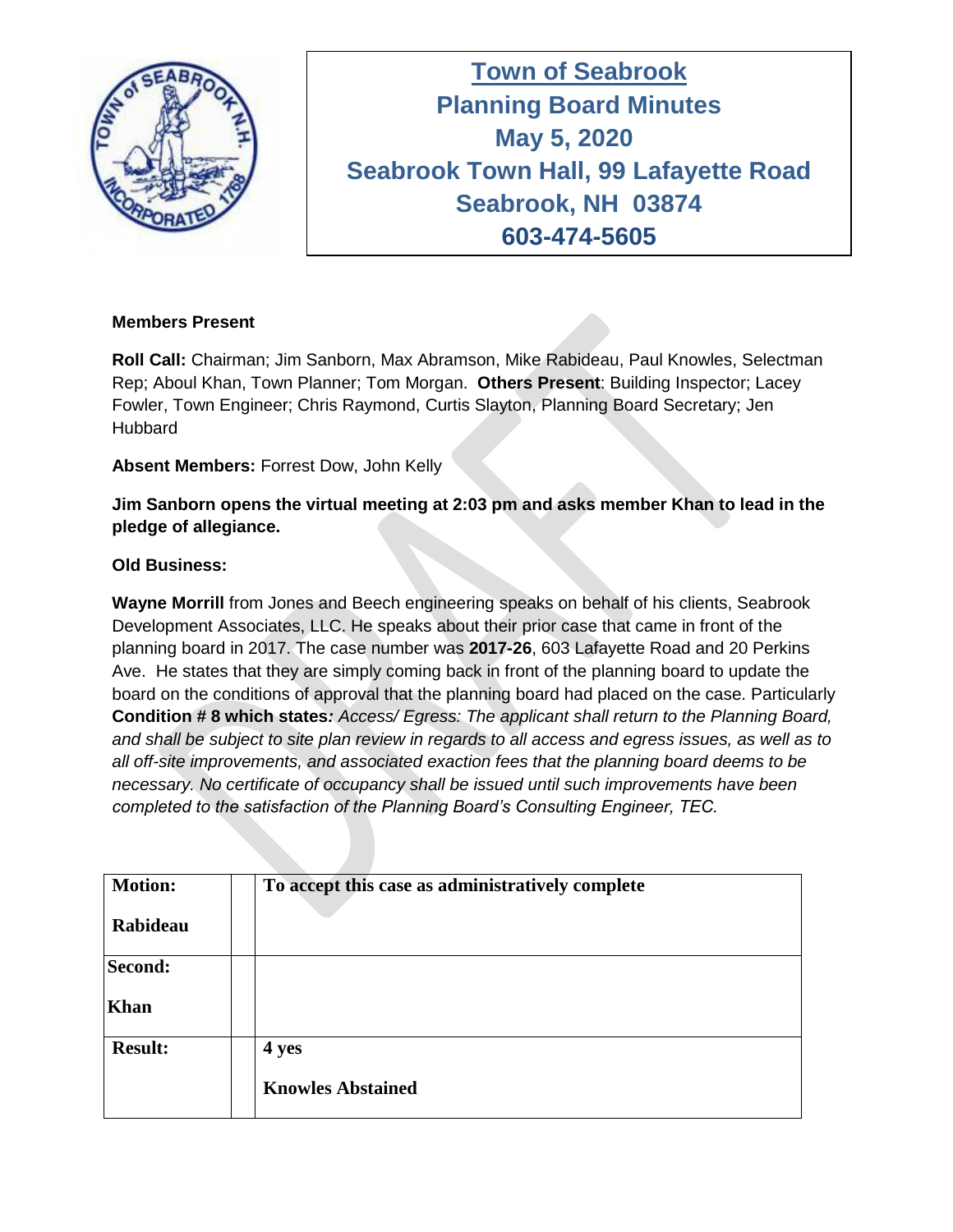**Wayne Morrill** presents the two fees to the board. Site security is set at \$650,000 per TEC. Recommendation. Second fee was the exaction fee \$567,000, Due to making a donation to the town of Seabrook.

**Khan** states that there will be a lot of improvements on Perkins Ave. The water line was constructed for residential use; did you improve those water lines?

**Morrill:** They constructed a 12 inch water main line with shut off valves for the emergency room. There is no water connection to Perkins Ave line.

**Slayton:** There will be no impact on the Perkins Ave water main at this time.

**Khan:** Reads from the DOT conditional approval #4. He wants to make sure that the town doesn't take any responsibility for this traffic signal.

**Patrick** from BJ's speaks on behalf of the DOT letter.

**Khan** asks him to write a letter stating that the town of Seabrook will have no responsibility for this signal in the future.

**Patrick** states that won't be a problem. Also this is a state road so the town should never have to take responsibility for a state road.

**Morrill** will work with BJ's so the Town can have a letter that states that the Town will never be responsible for that road.

| <b>Motion: Khan</b> | To accept the site security of \$650,000 and the donation fee of<br>\$567,000, which represents the 10% donation to the Town of<br>Seabrook. |
|---------------------|----------------------------------------------------------------------------------------------------------------------------------------------|
| Second:             |                                                                                                                                              |
| Rabideau            |                                                                                                                                              |
| <b>Result:</b>      | $3 \text{ yes}$<br><b>Abramson No</b><br><b>Knowles Abstained</b>                                                                            |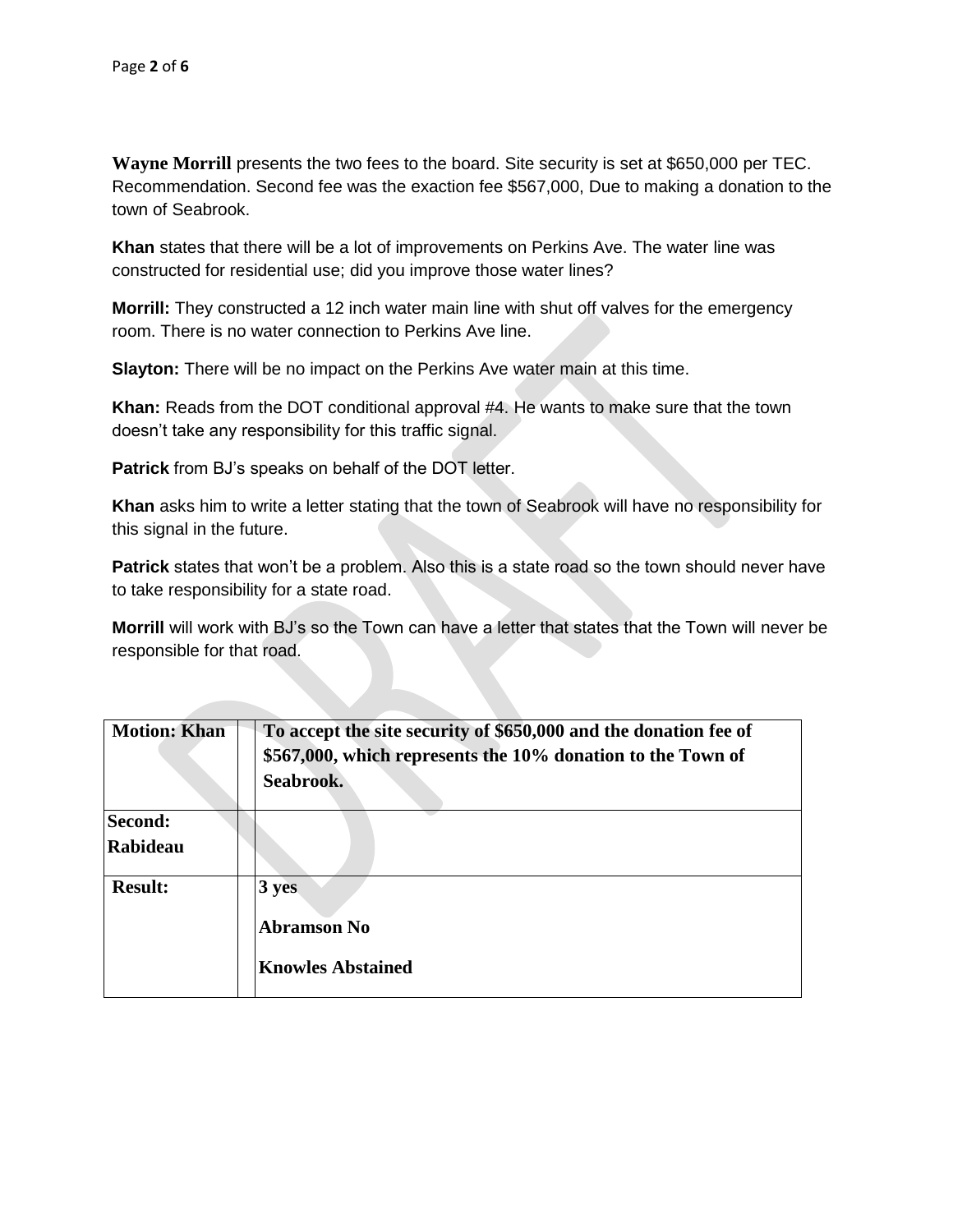| <b>Motion:</b>             | To accept case 2017-26 with the following conditions:                                                                                                                                                                                                                           |
|----------------------------|---------------------------------------------------------------------------------------------------------------------------------------------------------------------------------------------------------------------------------------------------------------------------------|
| Khan                       | 1.) All the water connection is coming from the 12 inch pipe<br>that was installed a few years ago.<br>2.) A letter stating that the maintenance of the traffic signal on<br>Perkins Ave will be done by BJ's and it will not be the<br>responsibility of the Town of Seabrook. |
| Second:<br><b>Rabideau</b> |                                                                                                                                                                                                                                                                                 |
| <b>Result:</b>             | 4 yes<br><b>Knowles NO</b>                                                                                                                                                                                                                                                      |

| <b>Motion:</b> | Board finds the session to be administrative in nature and they |
|----------------|-----------------------------------------------------------------|
| Rabideau       | were not opening up the site plan review again.                 |
|                | (Administrative clarification)                                  |
| Second:        |                                                                 |
| <b>Khan</b>    |                                                                 |
| <b>Result:</b> | 4 yes                                                           |
|                | <b>Knowles Abstained</b>                                        |

**Khan** asks Patrick when they plan to open and how many new jobs are coming to Seabrook?

Patrick: Hoping to start construction this summer. There should be 125 new part time and full time jobs coming to Seabrook.

## **Chairman Jim Sanborn reads a letter in reference to Case 2020-03**

**Wayne Morrill** speaks on behalf of his clients. He states that this case was heard a few months ago from the board. He states that they got approval for a double wide trailer, but they are asking to put a structure in replace of the double wide that they originally wanted to put.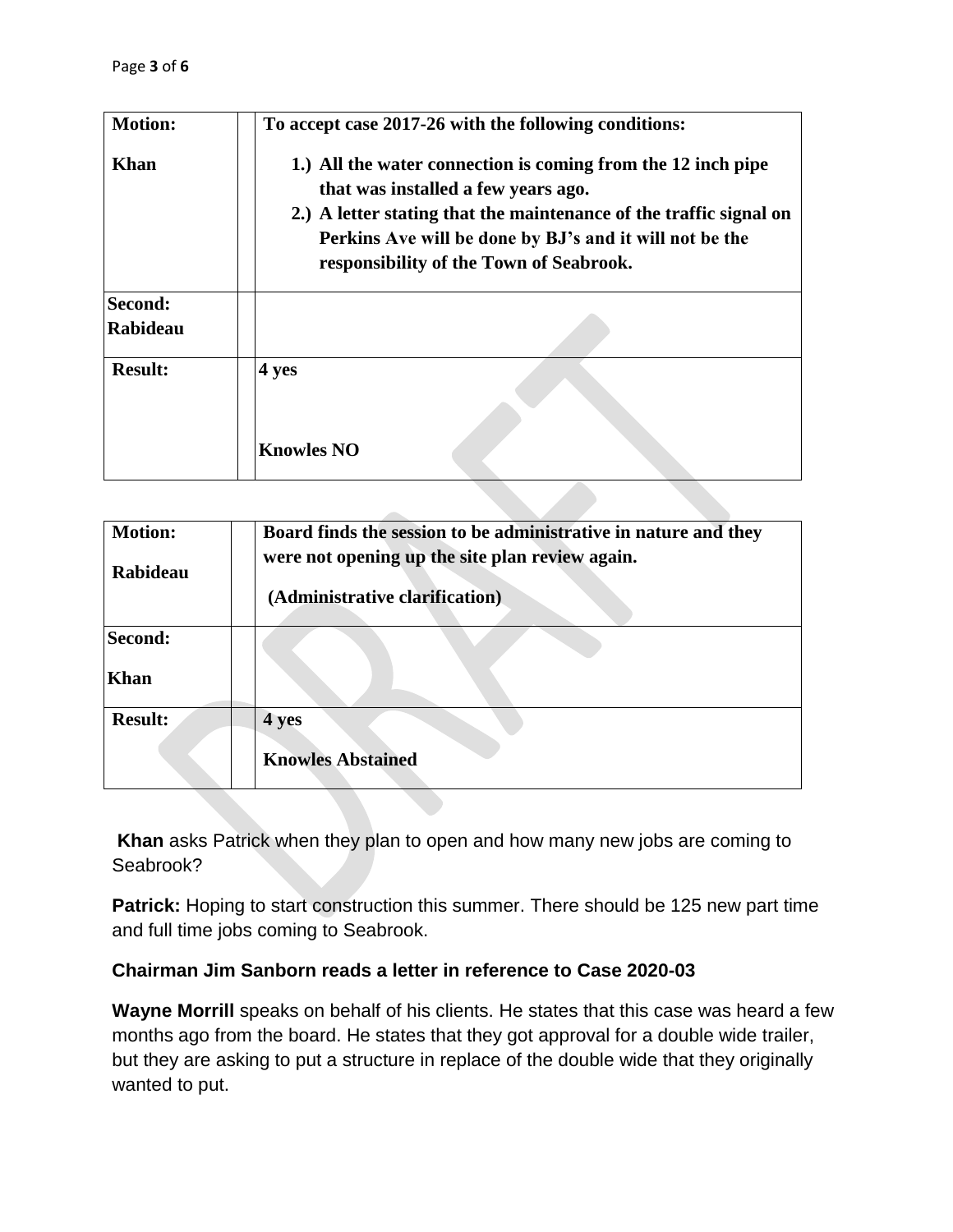**Building Inspector Lacey Fowler** says she would actually prefer the structure instead of the double wide. Lacey would like Arleigh Greene to get in touch with Koko Perkins to make sure there is nothing that he wants them to do.

**Morril**l states that they will reach out to the deputy fire chief and water department on this new proposal to make sure everyone is ok with it.

| <b>Motion: Khan</b> | To accept this case as administratively complete |
|---------------------|--------------------------------------------------|
|                     |                                                  |
| Second:             |                                                  |
| <b>Abramson</b>     |                                                  |
| <b>Result:</b>      | 4 yes                                            |
|                     | <b>Knowles No</b>                                |

| <b>Motion: Khan</b> | To accept this case with the condition that the applicant will<br>satisfy the building inspector as well as the deputy fire chief. |
|---------------------|------------------------------------------------------------------------------------------------------------------------------------|
| Second:             |                                                                                                                                    |
| <b>Rabideau</b>     |                                                                                                                                    |
| <b>Result:</b>      | 4 yes                                                                                                                              |
|                     | <b>Knowles Abstained</b>                                                                                                           |

| <b>Motion:</b>  | To accept the minutes from March 3, 2020 |
|-----------------|------------------------------------------|
| <b>Khan</b>     |                                          |
| Second:         |                                          |
| <b>Abramson</b> |                                          |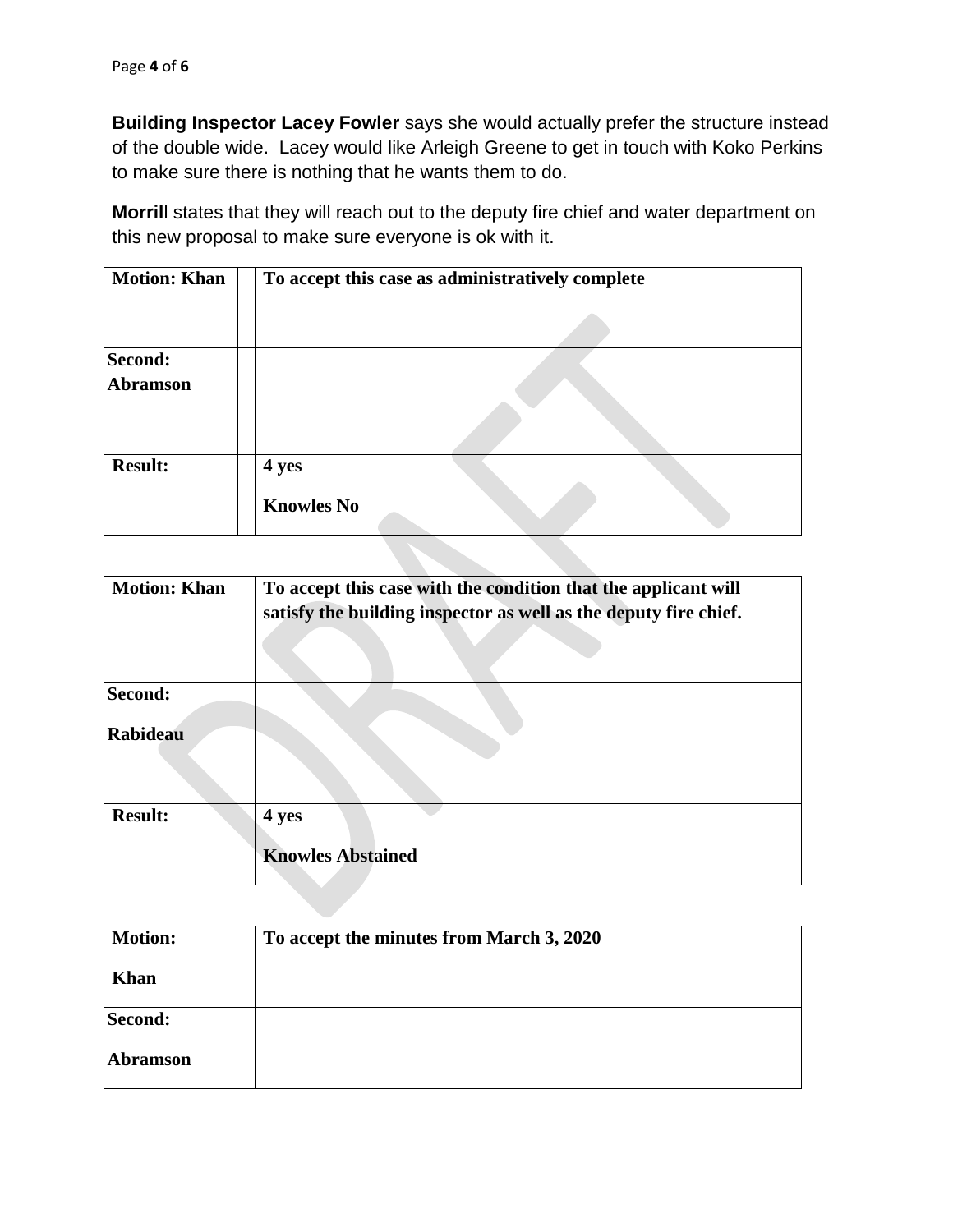| <b>Result:</b> | 3 yes                     |
|----------------|---------------------------|
|                | <b>Knowles Abstained</b>  |
|                | <b>Rabideau Abstained</b> |

| <b>Motion: Khan</b> | Votes Jim Sanborn as the Chairman of the planning board |
|---------------------|---------------------------------------------------------|
|                     |                                                         |
| Second:             |                                                         |
| Rabideau            |                                                         |
| <b>Result:</b>      | 3 yes<br>Max No, Knowles No                             |
|                     |                                                         |

| <b>Motion:</b><br><b>Abramson</b> | Vote Mike Rabideau for vice chair of the planning board     |
|-----------------------------------|-------------------------------------------------------------|
| <b>Second: Khan</b>               |                                                             |
| <b>Result:</b>                    | 3 yes<br>1 N <sub>0</sub><br><b>Mike Rabideau abstained</b> |

| <b>Motion:</b>  | To adjourn the meeting |
|-----------------|------------------------|
| Rabideau        |                        |
| Second:         |                        |
| <b>Abramson</b> |                        |